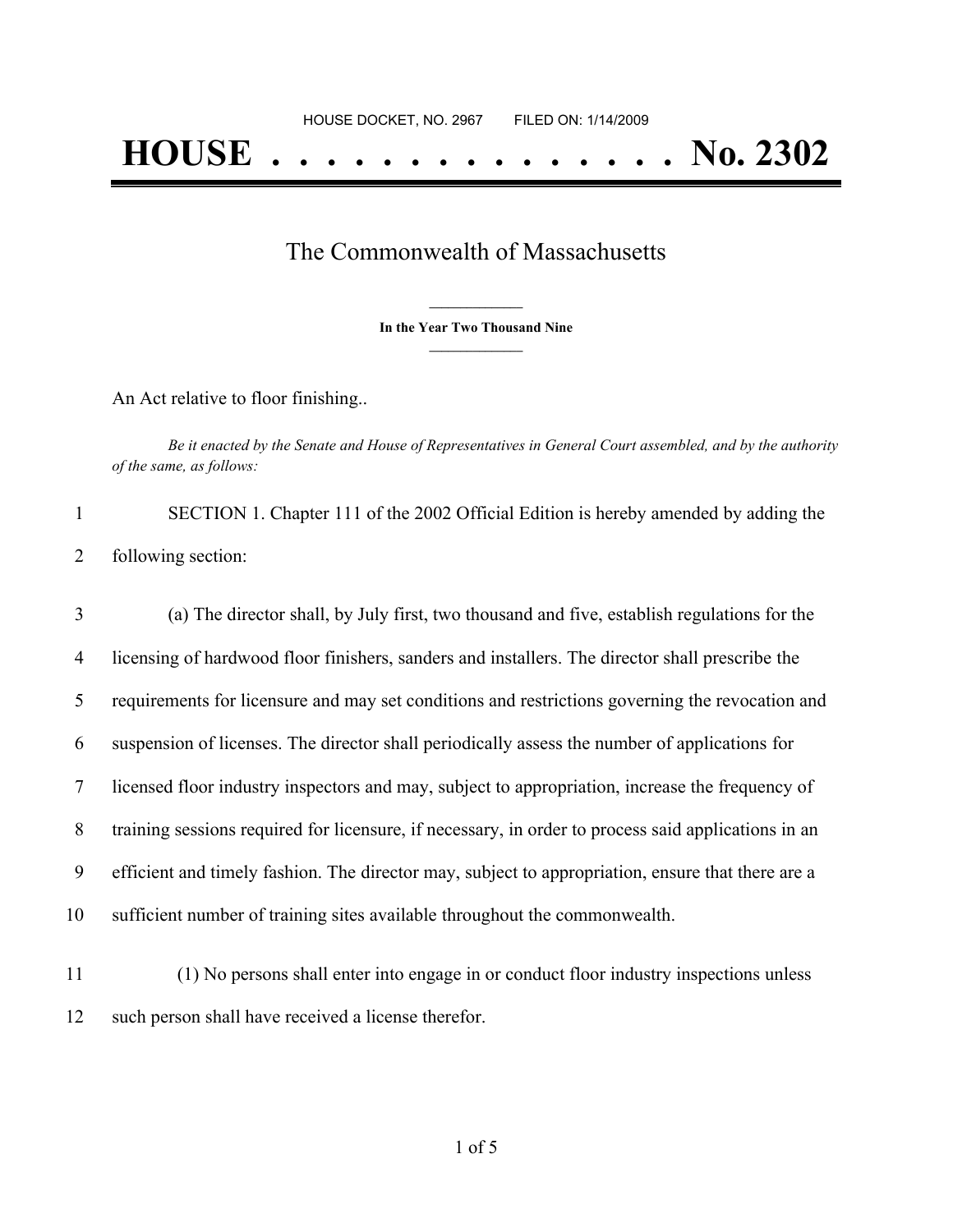(2) The director may, by regulation, authorize employees of the state program, local boards of health and code enforcement agencies to temporarily conduct inspections without receiving such a license during a period ending July first, two thousand and seven. The director shall set a date after which only licensed inspectors may conduct inspections adequate to comply with sections one hundred and eighty-nine A to one hundred and ninety-nine, inclusive, and to qualify for tax credits under paragraph (e) of section six of chapter sixty-two, but in no event shall that date be later than July first, two thousand and seven. The director shall also set out the conditions, if any, under which unlicensed inspectors may conduct such inspections during this transition period.

 (b) The department of labor and workforce development shall, by July first, two thousand and five and in consultation with the director, establish regulations for the licensing of floor finishers, sanders and installers. The department of labor and workforce development shall prescribe the requirements for licensure and may set conditions and restrictions governing the revocation and suspension of licenses.

 (b) The department of labor shall, by July first, two thousand and five and in consultation with the director, establish regulations for the licensing of floor finishers, sanders and installers. The department of labor shall prescribe the requirements for licensure and may set conditions and restrictions governing the revocation and suspension of licenses.

 (1) Such regulations shall require the training of workers in subjects including, but not limited to, safe work practices, instruction in health risks, precautionary measures, protective equipment, and other safeguards, including practices to prevent contamination of the residential premises, ambient discharges and ground contamination. On site instruction shall be a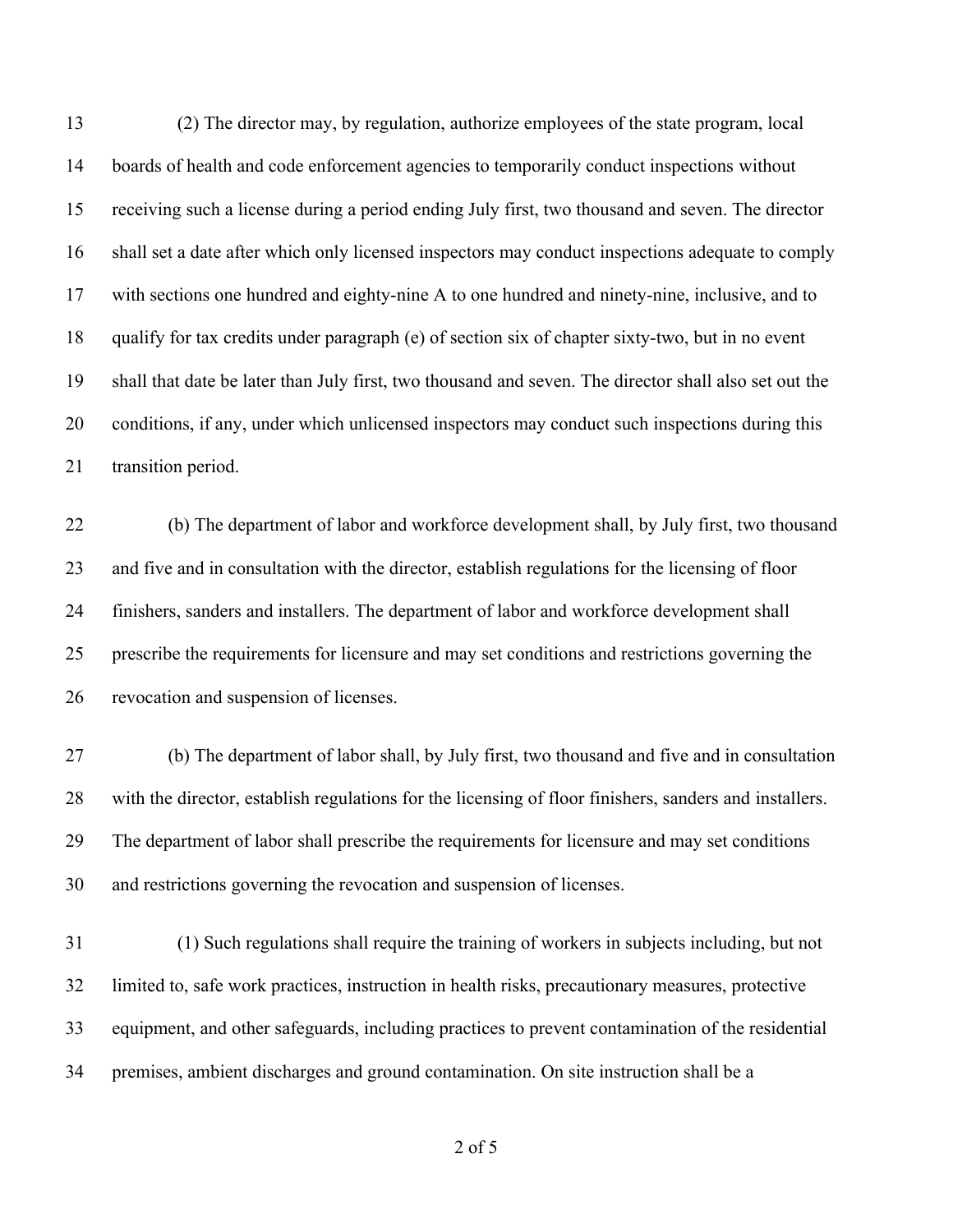component of the required training. Said department shall periodically assess the number of applications for licensed floor finishers, sanders and installers and may, subject to appropriation, increase the frequency of training sessions required for licensure, if necessary, in order to process said applications in an efficient and timely manner. Said department may, subject to appropriation, also ensure that there are a sufficient number of training sites available throughout the commonwealth. No person licensed as an inspector shall receive anything of value for referring any person to a licensed floor finishers, sanders and installers. Violation of this subsection shall be punishable by license revocation and by civil penalty of not more than one thousand dollars.

 (2) No person shall enter into engage in or conduct floor finishing, sanding and installing operations unless such person shall have received a license therefor.

 (3) The director of labor and workforce development, jointly with the director, shall set a date after which only licensed floor finishers, sanders and installers may conduct removal and covering adequate to comply with section 197 and to qualify for tax credits under paragraph (e) of section 6 of chapter 62 but in no event shall the date be later than July 1, 1990. Said director of labor and workforce development, jointly with the director, shall also set out the conditions, if any, under which unlicensed floor finishers, sanders and installers may conduct such removal and covering during this transition period.

 (c) The department of labor and workforce development shall, by July first, two thousand and five and in consultation with the director, promulgate regulations to protect the occupational safety and health of licensed floor industry inspectors and floor finishers, sanders and installers. Such regulations may be more, but not less, stringent than applicable federal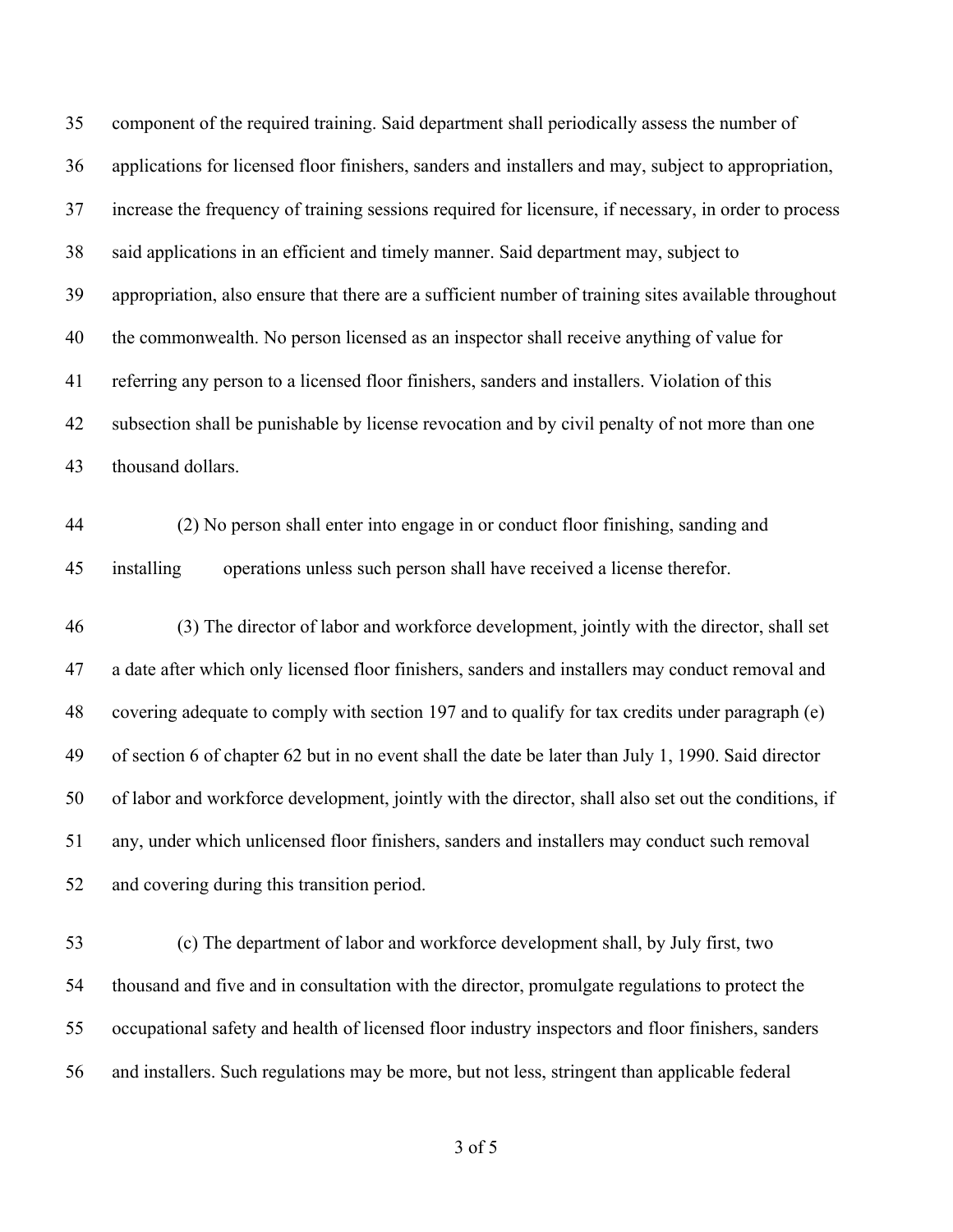| 57 | standards. The department shall also, by July first, two thousand and five and in consultation       |
|----|------------------------------------------------------------------------------------------------------|
| 58 | with the director, promulgate regulations specifying licensing requirements and/or safety            |
| 59 | procedures to be used by all persons employed in performing renovations or rehabilitation in a       |
| 60 | manner that requires the use of floor sanding, installing and finishing products.                    |
| 61 | (d) All private retail enterprises associated with the distribution of floor sanding,                |
| 62 | installing and finishing products shall be certified by the department of public health and shall    |
| 63 | follow storage protocols established by the department of public health.                             |
| 64 | (e) The director and the director of labor and workforce development shall charge fees               |
| 65 | for licensure and certification in an amount determined annually by the commissioner of              |
| 66 | administration under the provisions of section 3B of chapter 7.                                      |
| 67 | (f) The director, with respect to licensing of floor industry inspectors under subsection            |
| 68 | (a), and the department of labor and workforce development, with respect to licensing of floor       |
| 69 | finishers, sanders and installers under subsection (b), shall enforce the provisions of this section |
| 70 | as appropriate and shall have all necessary powers therefore.                                        |
| 71 | (1) The appropriate agency may revoke, suspend, cancel or deny any certification or any              |
| 72 | license, at any time, if it believes that the terms or conditions thereof are being violated or that |
| 73 | the holder of or applicant for the certification or license has violated any regulation of the       |
| 74 | department of public health or the department of labor and workforce development or any other        |
| 75 | regulation or law of the commonwealth. Any person aggrieved by a determination by the director       |
| 76 | or the department to issue, deny, revoke or suspend any certification or license may request an      |
| 77 | adjudicatory hearing under the provisions of chapter thirty A.                                       |